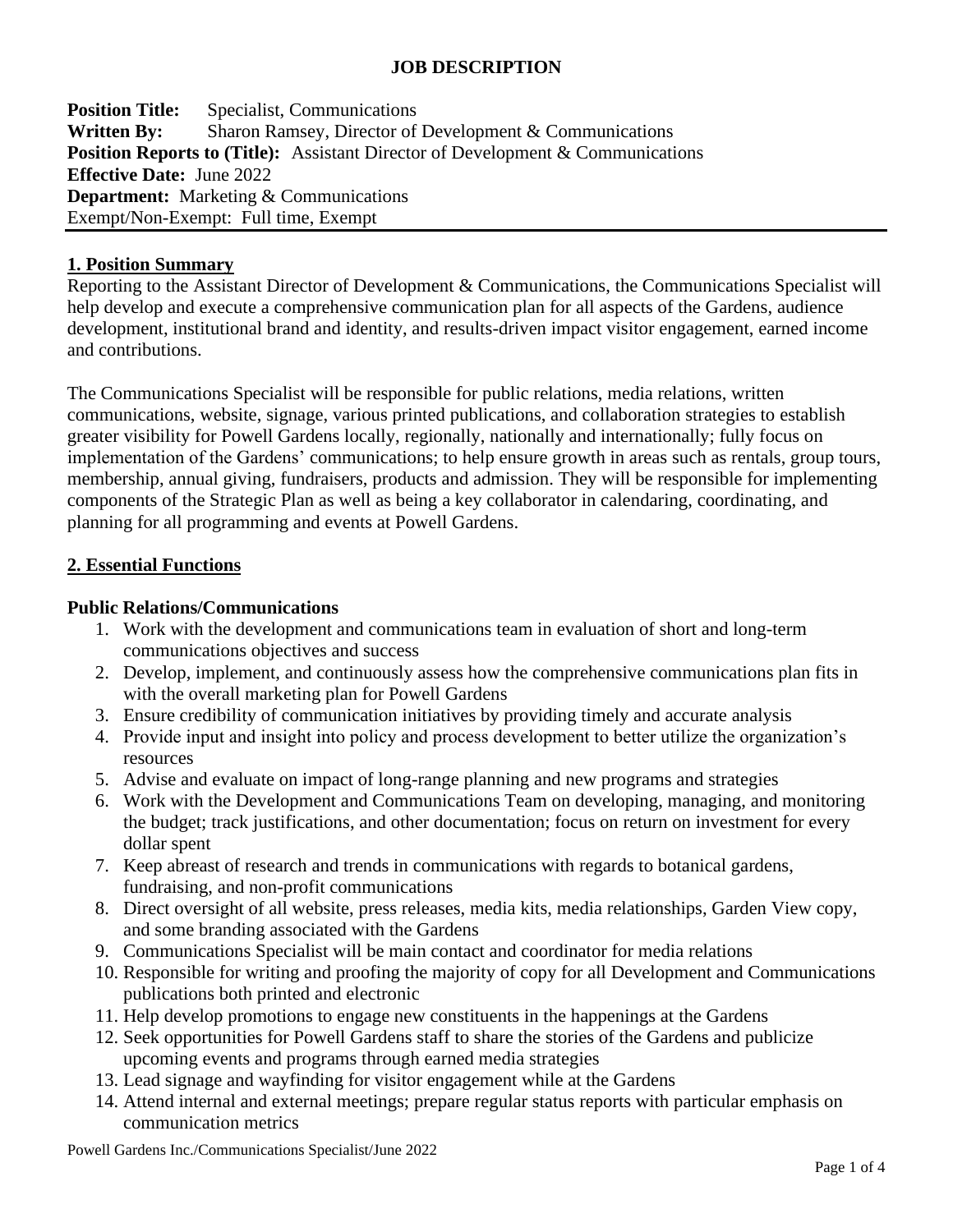15. Prepare for various communications needs for internal and external constituencies including crisis management

# **Development**

1. Synthesize the Gardens' messaging to market the Garden's membership program, annual fund, and fundraising events including benefits, communication, cultivation, and growth

# **Technology**

- 1. Effectively utilize the Altru database and other key software systems to track and analyze data to best inform decision-making
- 2. Optimize the Garden's website and its features to best engage and convert site visitors.

# **3. Sphere of Responsibility**

This position does not directly supervise staff. However, the Specialist must oversee many individuals including:

- 1. Third-party vendors and contacts such as printers, designers, and media
- 2. Volunteers when necessary

# **4. Internal and External Contacts**

**Internal:** All Powell Gardens employees, volunteers **External:** Media, Vendors, Donors, Clients, Community

# **5. Consequence of Error**

The Communications Specialist is the central position managing all public relations and communications for the Gardens. This position helps to set the tone and tenor of all that is happening at the Gardens and is the "voice" of the Gardens. Failure to successfully execute the duties of this position can result in lost revenue and damaged relationships causing financial hardship on the organization.

# **6. Experience/Education**

| <b>Education</b>         | A Bachelor's degree in marketing, communications, public relations, or related  |
|--------------------------|---------------------------------------------------------------------------------|
|                          | field. Proven experience with business/sales models to drive revenue            |
| <b>Experience</b>        | 3+ years of progressively responsible public relations/communications           |
|                          | experience                                                                      |
| Knowledge                | Strong understanding of how marketing, communication, and sales inter-          |
|                          | connect.                                                                        |
|                          | Proven problem-solving and planning capabilities                                |
|                          | Significant engagement in the field with knowledge of best practices,           |
|                          | technology and visitor motivations.                                             |
|                          | A mature level of judgment and decision-making in a changing, fast-paced,       |
|                          | future-thinking and visitor-centric environment                                 |
| <b>Communications</b>    | Speak, listen and write in a clear, thorough and timely manner                  |
|                          | Diplomatic and professional                                                     |
|                          | Transparent and factual                                                         |
| <b>Core Competencies</b> | <b>Action- Oriented and Nimble Learning</b>                                     |
|                          | Readily takes action on challenges, without unnecessary planning; identifies    |
|                          | and seizes new opportunities; displays a can-do attitude in good and bad times; |
|                          | steps up to handle tough issues; learns quickly when facing new situations;     |
|                          | experiments to find new solutions; takes on the challenge of unfamiliar tasks;  |
|                          | extracts lessons learned from failures and mistakes                             |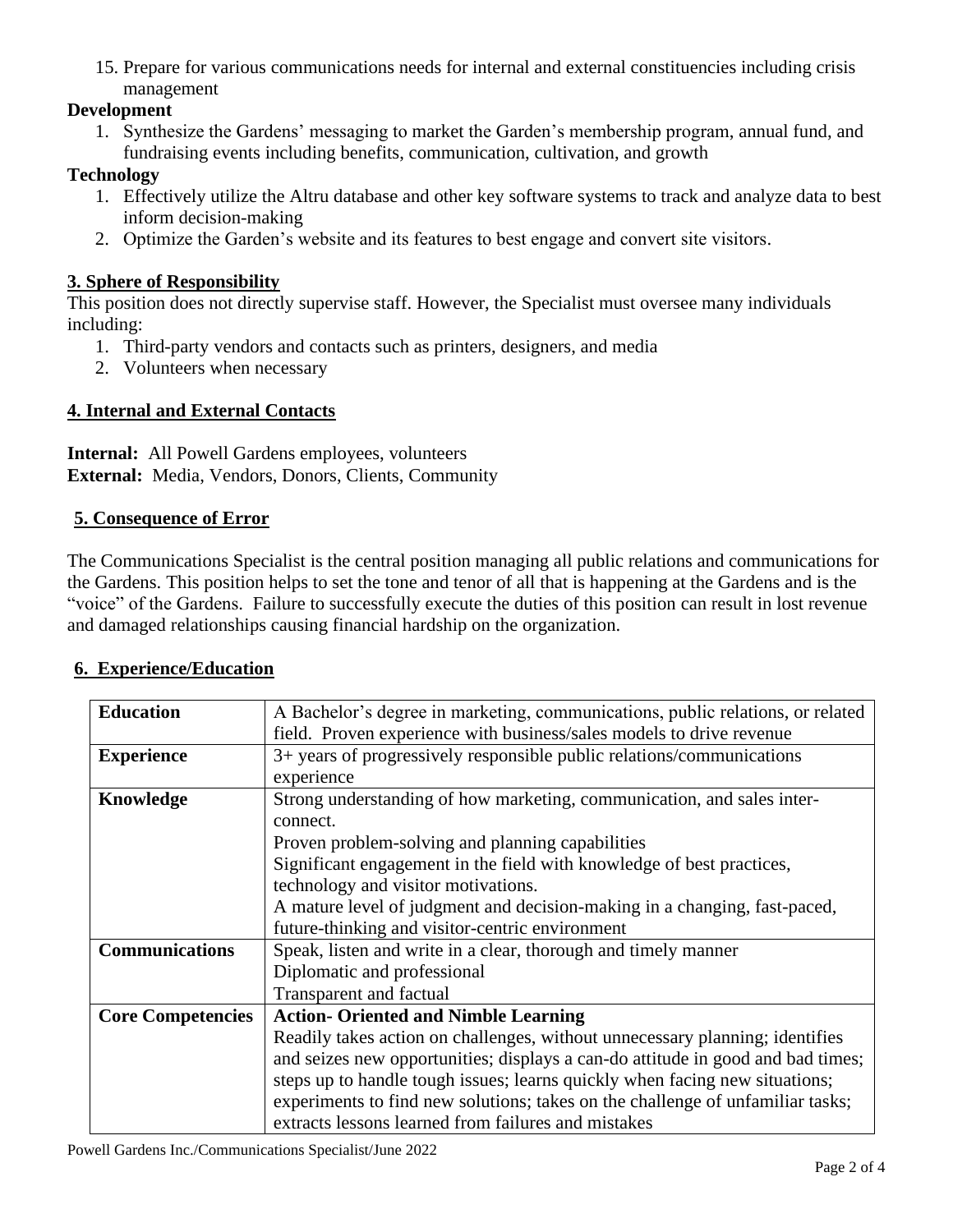| <b>Balances Stakeholders</b>                                                         |
|--------------------------------------------------------------------------------------|
| Understand internal and external stakeholder requirements, expectations and          |
| needs; balances the interests of multiple stakeholders; considers cultural and       |
| ethical factors in decision-making process; acts fairly despite conflicting          |
| demands of stakeholders                                                              |
| <b>Builds Networks</b>                                                               |
| Maintains relationships across a variety of functions and locations; draws upon      |
| multiple relationships to exchange ideas, resources, and know-how; consults          |
| with a wide network of internal and external connections; connects the right         |
| people to accomplish goals, works through formal and informal channels to            |
| build broad-based relationships and support                                          |
| <b>Collaborates</b>                                                                  |
|                                                                                      |
| Models collaboration across the organization; facilitates an open dialogue with      |
| a wide variety of contributors and stakeholders; represents own interests while      |
| being fair to others and their interests; credits others for their contributions and |
| accomplishments; promotes high visibility of shared contributions to goals           |
| <b>Cultivates Innovation</b>                                                         |
| Moves beyond traditional ways of doing things; pushes past the status quo;           |
| continually assesses the market potential of an innovative idea or solution;         |
| finds and champions the best creative ideas and actively moves them into             |
| implementation; tries multiple varied approaches to innovative ideas; builds         |
| excitement in others to explore creative options                                     |
| <b>Drives Results</b>                                                                |
| Has a strong bottom-line orientation - sets aggressive goals and high                |
| standards; persists in accomplishing objectives despite obstacles and setbacks;      |
| has a track record of exceeding goals successfully; pushes self and helps others     |
| achieve results; pursues everything with energy, drive, and the need to finish       |
| <b>Drives Vison and Purpose and Strategic Mindset</b>                                |
| Sees the big picture, constantly imagines future scenarios, and creates              |
| strategies to sustain competitive advantage; is a visionary and able to              |
| articulately paint credible pictures and visions of possibilities and likelihoods;   |
| formulates a clear strategy and maps the aggressive steps that will clearly          |
| accelerate the organization toward its strategic goals; talks about future           |
|                                                                                      |
| possibilities in a positive way; creates milestones and symbols to rally support     |
| behind the vision; articulates the vision in a way everyone can relate to creates    |
| organization-wide energy and optimism for the future; shows personal                 |
| commitment to the vision                                                             |
| <b>Interpersonal Savvy</b>                                                           |
| Relates comfortably with people across levels, functions, culture, and               |
| geography; acts with diplomacy and tact; builds rapport in an open, friendly,        |
| and accepting way; builds constructive relationships with people both similar        |
| and different to self; picks up on interpersonal and group dynamics                  |
| <b>Managing Change &amp; Improvement</b>                                             |
| Measures effectiveness in initiating changes; adapts to necessary changes from       |
| old methods when they are no longer practical; identifies new methods and            |
| generates improvement in the organization's performance                              |
| <b>Manages Complexity</b>                                                            |
| Asks the right questions to accurately analyze situations; uncovers root causes      |
| to difficult problems; evaluates pros and cons, risks and benefits of different      |
| solution options; readily distinguishes between what's relevant and what's           |